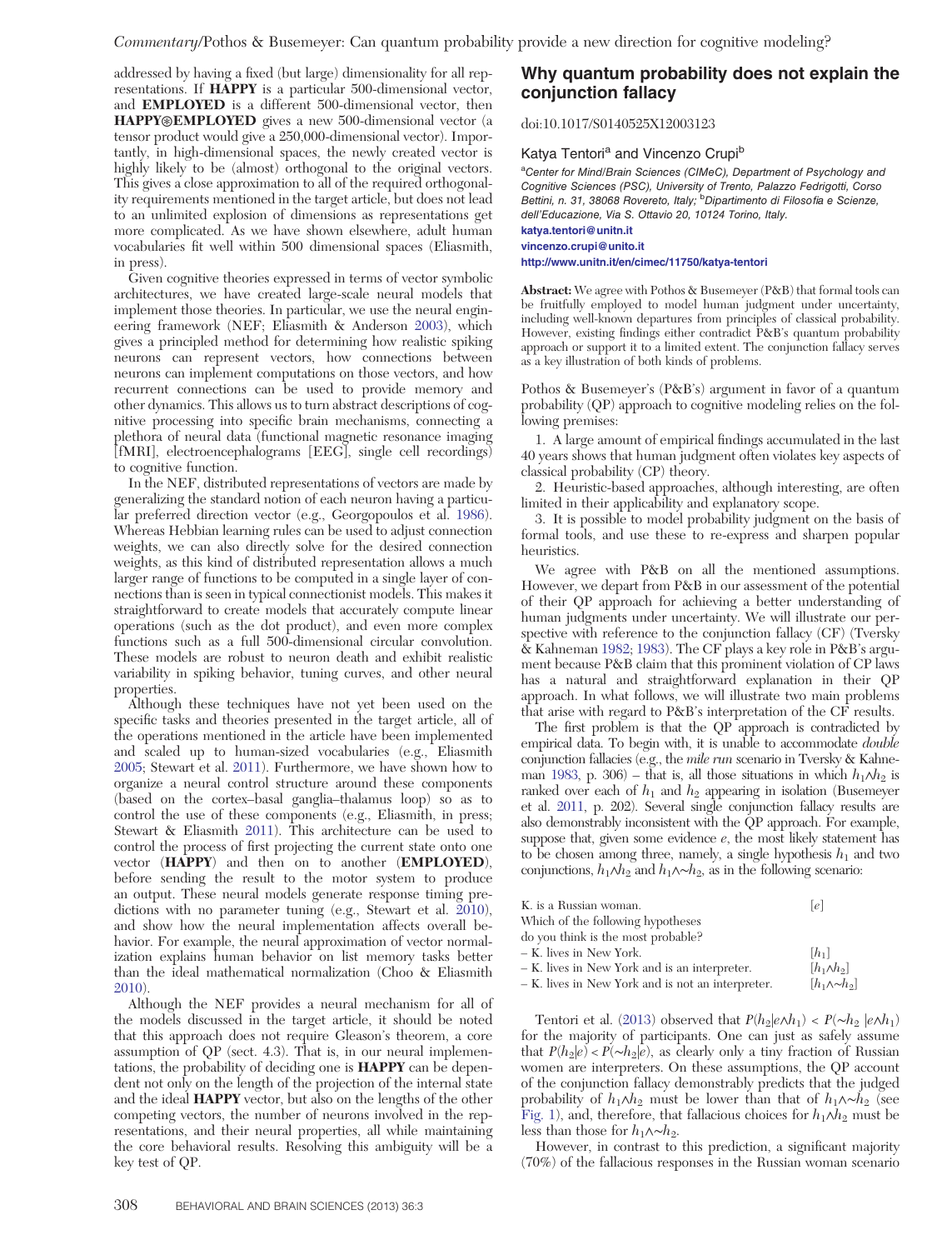

Figure 1 (Tentori & Crupi). A QP representation of the Russian woman scenario. To simplify notation, P is taken to already encode the evidence e (Russian). In line with participants' judgment, the basis vectors are displayed as to imply  $P(h_2|h_1) < P(\sim h_2|h_1)$ , whereas the position of the state vector implies  $P(h_2) < P(\sim h_2)$ , as clearly only a tiny fraction of Russian women are interpreters. Under these conditions, if we assume – as it seems plausible – that  $P(h_1) \ge P(h_2)$ , the QP approach does not allow for the conjunctive probability of  $h_1$  and  $h_2$  to rank higher than the single conjunct  $h_1$ . However, the QP approach yields the wrong prediction even if we assume  $P(h_1) < P(h_2)$ . As the figure illustrates, in this case, contrary to the participants' judgment, it is the conjunctive probability of  $h_1$  and  $~\sim h_2$ , not that of  $h_1$  and  $h_2$ , which must rank highest.

concerned  $h_1 \wedge h_2$  rather than  $h_1 \wedge \neg h_2$ . More generally, one can prove that, for the QP account, if  $P(h_2|e) \leq P(h_3|e)$  and  $P(h_2|e)$  $e \wedge h_1$ ) ≤  $P(h_3|e \wedge h_1)$ , the judged probability of the conjunction  $h_1 \wedge h_2$  on the assumption of e cannot be higher than that of  $h_1 \wedge h_3$ . In a series of four experimental studies (which employed different elicitation procedures, experimental designs, classes of problems, and content), Tentori et al. (2013) documented a robust pattern of results inconsistent with this implication of the QP model, as well as with other recent proposals, such as the averaging (Nilsson et al. 2009) and the random error (Costello 2009) hypotheses, which imply that CF rates should rise as the perceived probability of the added conjunct does. The results supported a different explanation of the CF, based on the notion of inductive confirmation (Crupi et al. 2008). Much like the QP approach, this explanation relies on a well-defined formalism (Bayesian confirmation theory) while avoiding the limitations (e.g., post-hoc parameters) that P&B (sect. 4.1) ascribe to other Bayesian models.

The second problem is that, even when logically consistent with the empirical data, P&B's treatment nonetheless receives limited support. The QP modeler is typically left with a number of choices that are unconstrained by the model itself. Lacking independent and clearly defined empirical input, the modeling exercise does not achieve explanatory relevance. The Linda scenario serves as an illustration. For their QP approach to account for the reported judgment  $P(bank \teller \land \text{feminist}) > P(bank \teller)$ ,  $P&B \text{ need to}$ make various assumptions (sect. 3.1) on the angle between the basis vectors, as well as on the position of the state vector. Some of these assumptions are uncontroversial. Others are quite subtle, however, and have non-trivial consequences. As the left column of Figure 2 shows, keeping basis vectors equal, a small shift in the position of the state vector is enough to reverse the predicted ranking between P(bank teller ∧ feminist) and  $P(bank \teller)$  even if the perceived probability of the *feminist* conjunct remains much higher than that of bank teller.

A similar situation arises with the Scandinavia scenario (Tentori et al. 2004):

| Suppose we choose at random an individual from | e                    |
|------------------------------------------------|----------------------|
| the Scandinavian population.                   |                      |
| Which do you think is the most probable?       |                      |
| - The individual has blond hair.               | $[h_1]$              |
| - The individual has blond hair and blue eyes. | $[h_1 \wedge h_2]$   |
| - The individual has blond hair and does not   | $[h_1 \wedge \neg h$ |

have blue eyes. h∘∑